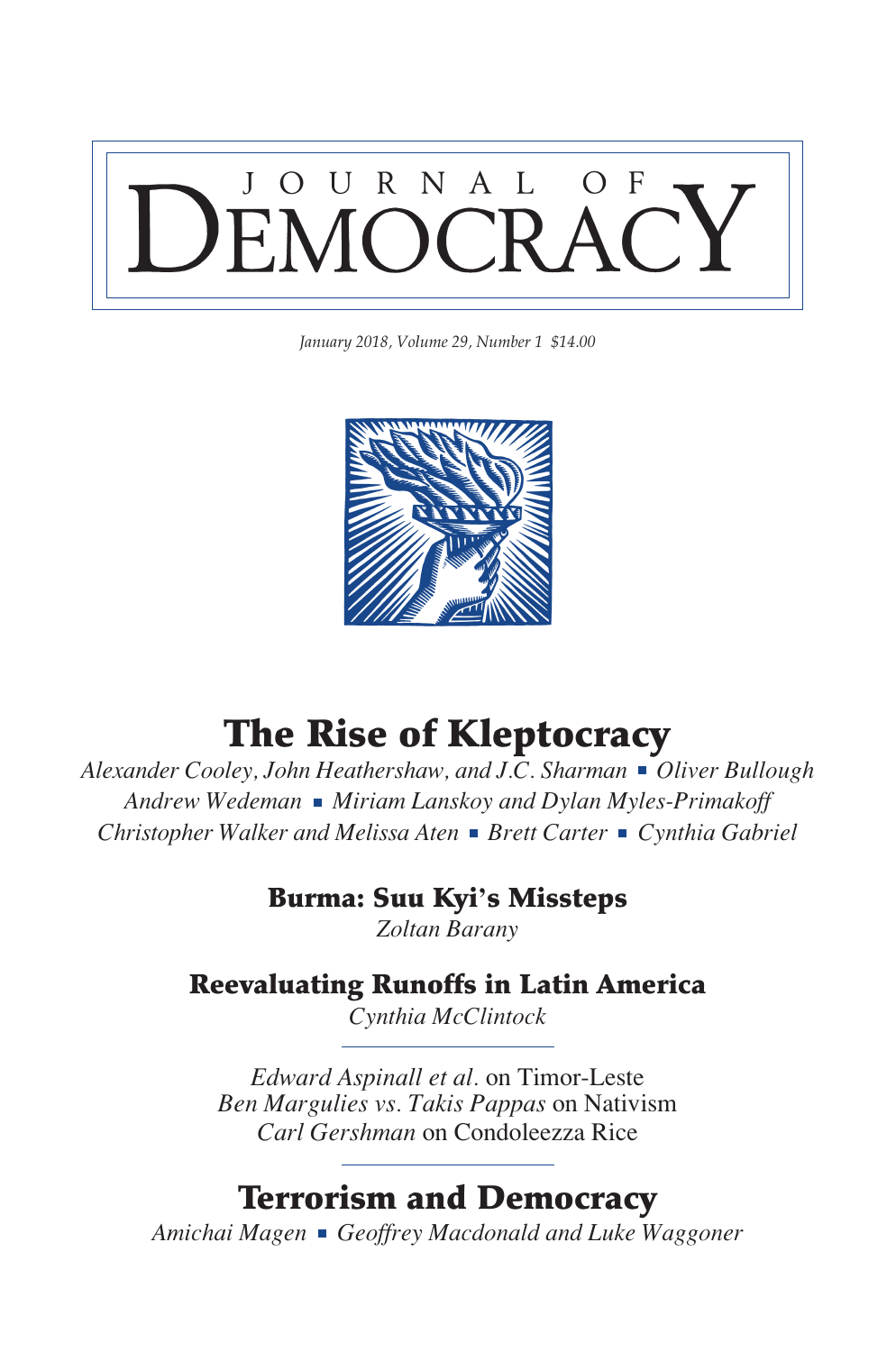### **The Rise of Kleptocracy**

## Laundering Cash, WhiteWashing Reputations

*Alexander Cooley, John Heathershaw, and J.C. Sharman*

*Alexander Cooley is director of the Harriman Institute at Columbia University and Claire Tow Professor of Political Science at Barnard College. John Heathershaw is associate professor of international relations at the University of Exeter. J.C. Sharman is Sir Patrick Sheehy Professor of International Relations at the University of Cambridge.*

Kleptocracy and grand corruption are now under scrutiny as never before. With renewed global attention on these abuses, a relatively clear picture has emerged of the domestic political economies shaped by kleptocratic rule. Analysts have shown how state institutions are set up to allow elites and their families to systematically loot, while protecting these elites politically. In particular, this research has placed under the microscope the resource-rich countries that are vulnerable to kleptocratic state capture.

Yet to understand the operations of today's jet-setting kleptocrats, one must look beyond the borders of the polities they despoil. Copious news items feature kleptocrats and their families purchasing luxurious penthouses and cars; attending international cultural galas and charitable initiatives; and enlisting Western agents, lawyers, spokespeople, and pillars of the establishment to whitewash their reputations. Watchdogs and policy makers are beginning to turn their attention to the wide range of kleptocratic activity that takes place in the West itself<sup>1</sup>—whether this entails Equatorial Guinea's vice-president standing trial in France for corruption, the former president of Uzbekistan's daughter facing investigations for money laundering in a half-dozen countries, or the Malaysian prime minister under suspicion in connection with the diversion of more than US\$4.5 billion from his country's sovereign wealth fund into personal bank accounts around the world. Conceptual analysis explaining how these pieces fit together, however, remains scarce.

Kleptocrats do not just transform their polities in order to system-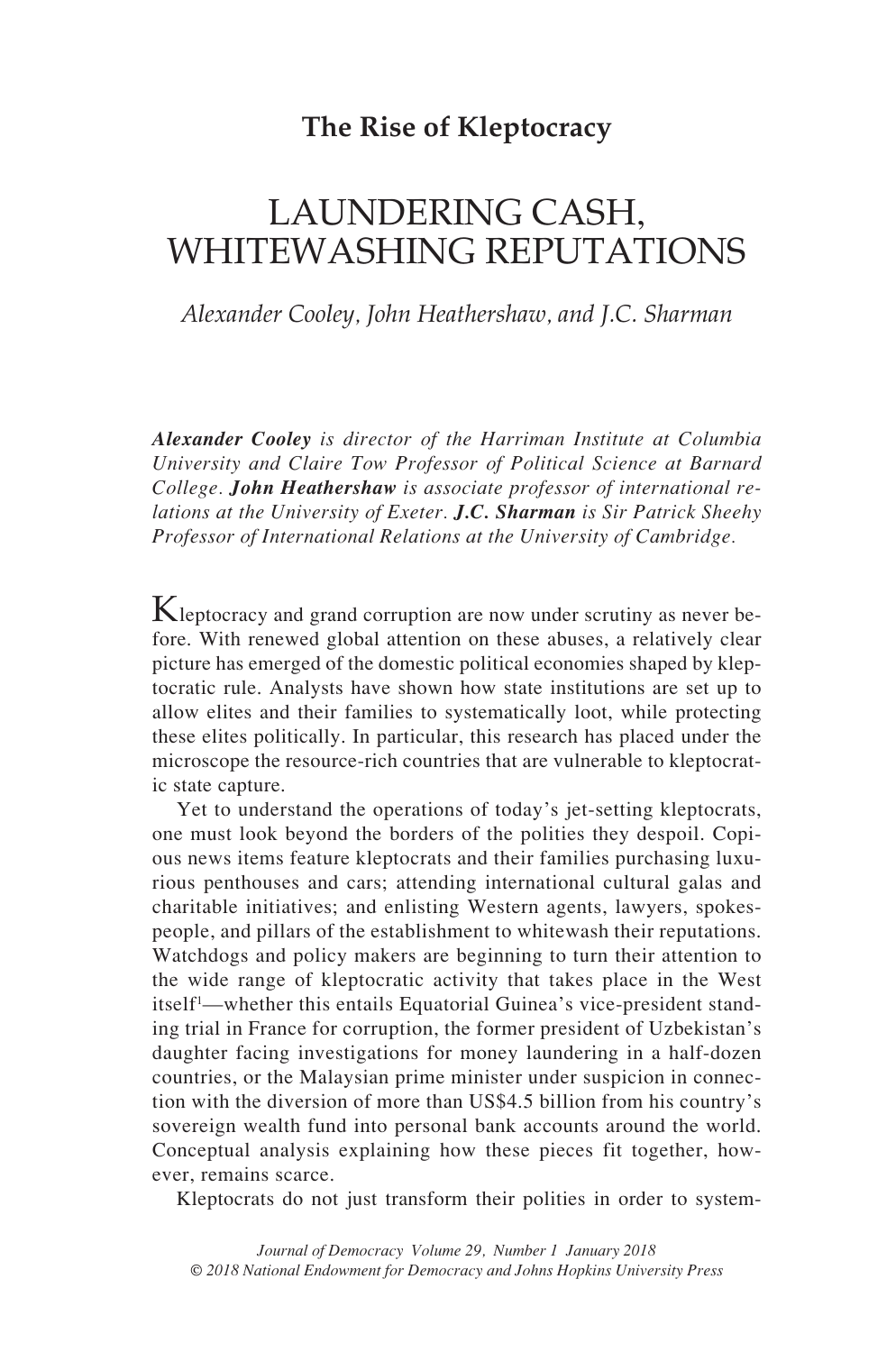atically control economic activity and plunder natural-resource wealth; they also cultivate extensive networks of transnational actors and institutions to assist in camouflaging their financial flows and polishing their reputations. Although some of these relationships and activities remain hidden, a hallmark of contemporary kleptocracy lies in its public face and visibility. Unlike other illicit actors—such as narcocriminals and terrorists—who keep their extensive transnational ties in the shadows, kleptocrats tend to use the agents, services, and institutions of globalization not only to safeguard their assets, but also to maintain a high-profile status.

Key to this process is the work of professional intermediaries who blend ill-gotten gains together with legal financial flows and investments. The intermediaries hired by kleptocrats—including bankers, realestate brokers, accountants, lawyers, wealth managers, and public-relations agents—work to untether their clients' profiles from their original corrupt acts, recasting them as respected cosmopolitan businesspeople and philanthropists, often through the use of global-governance institutions. Frequently, this effort involves touting the putative prodemocratic and anticorruption credentials of kleptocratic actors.

Using these intermediaries, kleptocrats amplify their sway and enhance their security by building relationships with influencers and institutions abroad. These efforts have given birth to a "transnational uncivil society": While at home many kleptocrats crack down on civil society and its links to outside NGOs, funders, and media outlets, globally they foster a complex web of cross-border ties.<sup>2</sup> Unfortunately, at present the global balance between transnational civil society and this darker counterpart appears to be tilting toward the latter.

#### **The New Kleptocracy**

The international aspect of kleptocracy is geared toward two principal objectives: the laundering of money and the laundering of reputations. Of course, neither kleptocracy nor kleptocratic networks are new. Accounts from the 1960s and 1970s relay the brutality of infamous kleptocrats—including Philippine president Ferdinand Marcos (1965–86), Haitian president Jean-Claude Duvalier (1971–86), and Zairean president Mobutu Sese Seko (1965–97)—who enriched themselves and their families while impoverishing their populations. We now also know that these same figures stashed billions of dollars in secret Swiss bank accounts. Yet two important features distinguish the current era of global kleptocracy from these forerunners.

First, a changing global situation has eroded the once-automatic primacy of geopolitics in the West's relations with kleptocrats. Throughout the Cold War, most foreign-policy makers accepted as a given that a country's geopolitical orientation trumped concerns about its domestic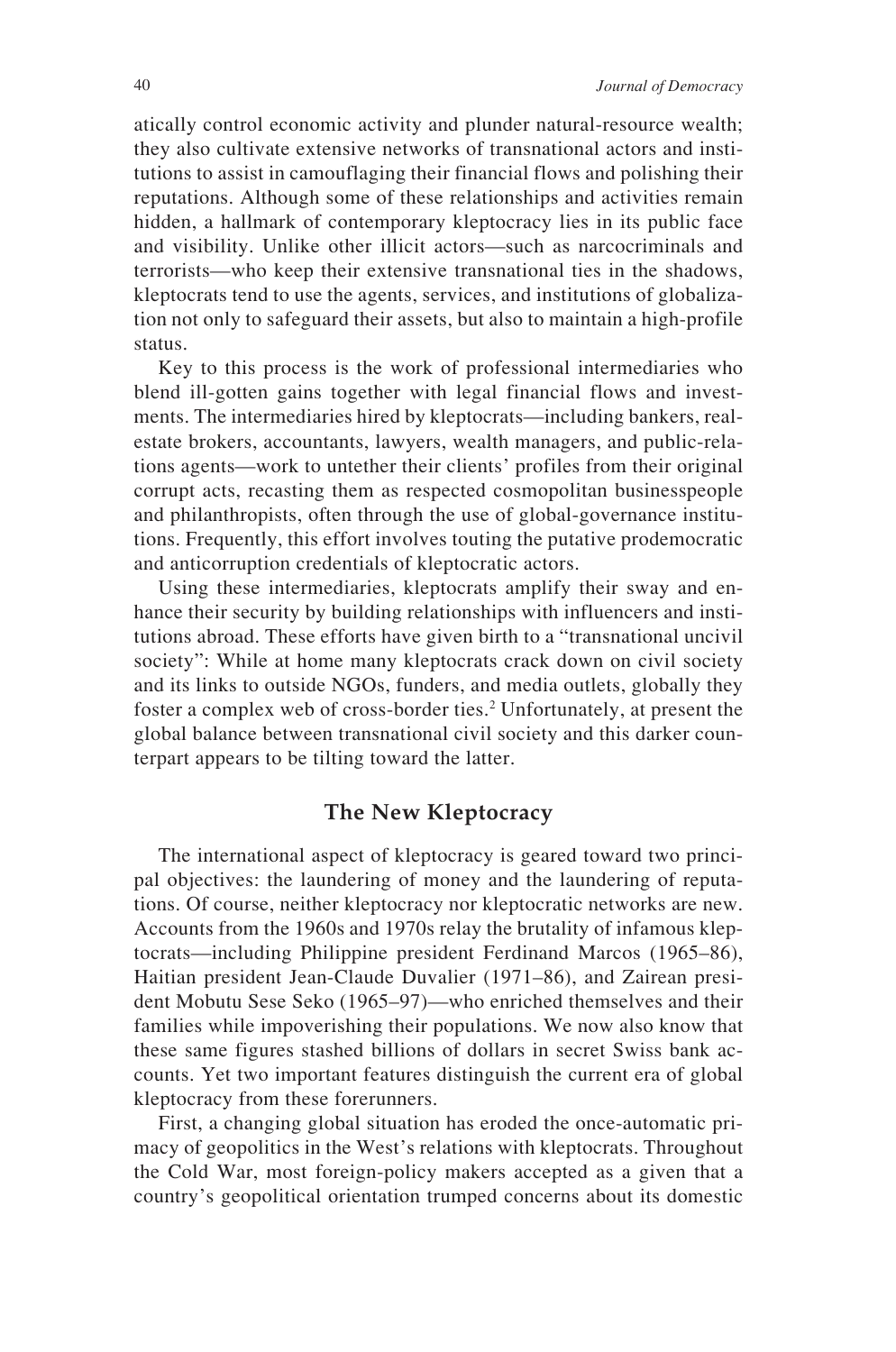abuses, including authoritarianism, human-rights violations, and grand corruption. To ensure regime stability and allegiance, Western countries often channeled development aid to kleptocrats through international financial institutions such as the IMF and the World Bank. As U.S. president Ronald Reagan publicly commented in 1986 with regard to whether the United States should tolerate the authoritarian excesses of Marcos, "I don't know of any[thing] that's more important than the [military] bases on the Philippines."3

Similarly, to safeguard French companies and strategic interests following formal decolonization in French Africa in 1960, elites in France established an elaborate system of postcolonial ties later dubbed "La Françafrique." These arrangements, which lasted over three decades, ensured that African autocrats would protect French interests in exchange for Paris allowing massive sums obtained through graft and kickbacks to pass through French banks, energy firms, and mining companies.4

The end of the Cold War not only lifted geopolitical pressure on the United States to support anti-Soviet client states, but also led to a fundamental shift in international attitudes toward corruption. Until the 1990s, the view that corruption was a necessary part of doing business in many developing countries was widespread; until 1998, for example, German companies could write off overseas bribes from corporate taxes. During the 1990s, however, the belief that corruption was in fact morally objectionable and harmful to domestic development spread rapidly. In 1995, the Berlin-based watchdog Transparency International issued its inaugural Corruption Perceptions Index, a survey that dared to name and shame those countries regarded by outside respondents as the most corrupt in the world.

A series of international treaties and agreements—including the the Inter-American Convention Against Corruption (1996), OECD Anti-Bribery Convention (1997), and the United Nations Convention Against Corruption (2003)—solidified the new anticorruption norm. After the Cold War, the United States increased enforcement of its own Foreign Corrupt Practices Act (passed in 1977), and anticorruption efforts became a staple of its development-assistance programs. Finally, the international community came to publicly accept the principle that a kleptocrat's overseas assets, if proven to have resulted from ill-gotten gains, could be returned to their country of origin.<sup>5</sup> Even in France, recent trials of African kleptocrats have signaled a growing rejection of the arrangements that previously sheltered the practices and proceeds of grand corruption.

The strengthening of the transparency norm in the post–Cold War era has transformed kleptocrats' approach to managing their wealth and their international reputations. No longer able to siphon money directly into foreign bank accounts or trade on their anticommunist credentials, kleptocrats have developed sophisticated global networks to launder their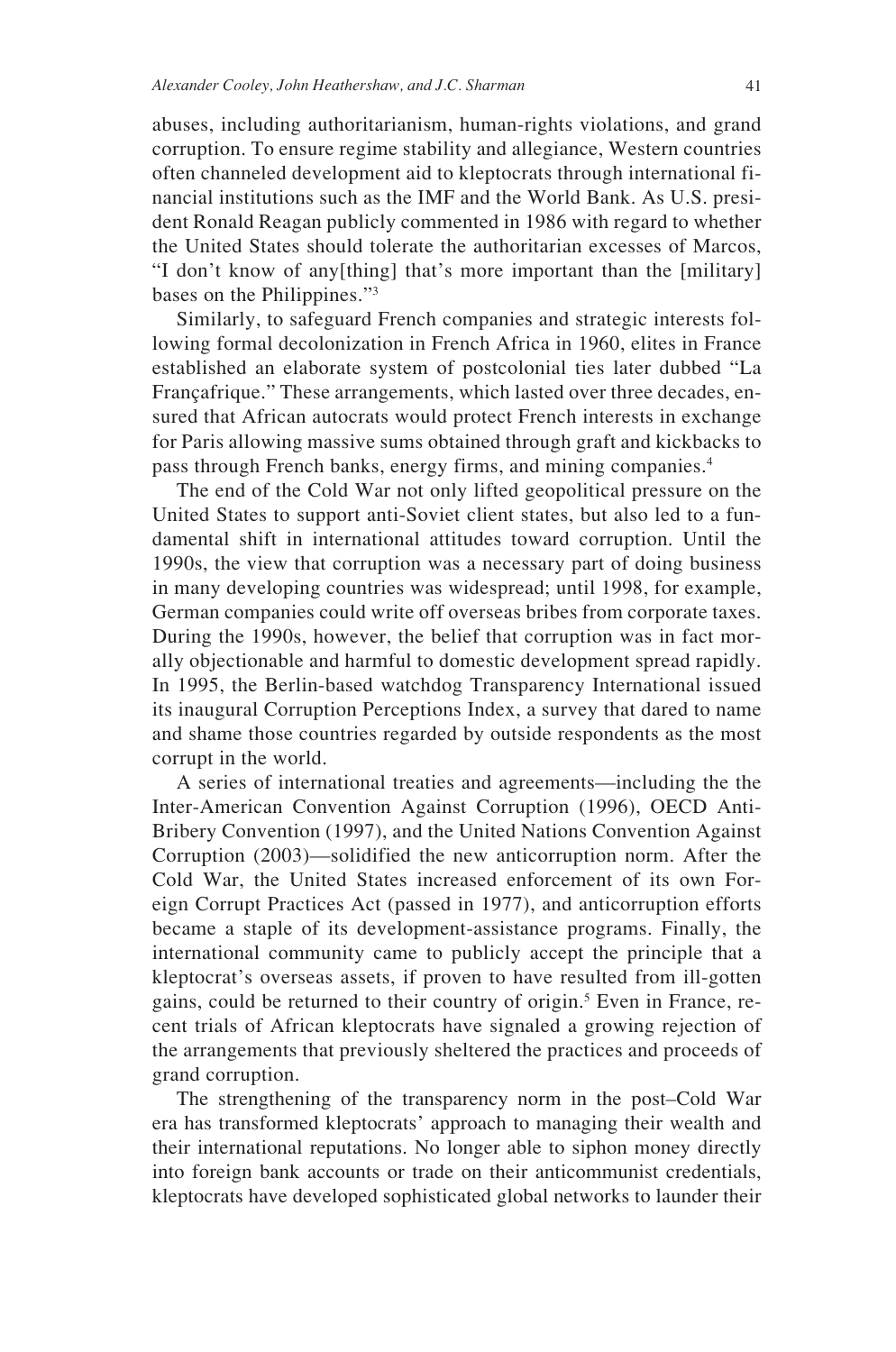wealth and avoid international scrutiny. Central to these new networks are professional global intermediaries whose specialized services cater to high–net-worth international clients. In short, the West's institutions and brokers play a crucial role in facilitating transnational corruption.

#### **The Laundering of Money**

In the world of business and financial services, a whole industry servicing kleptocrats has emerged. From centers such as London and New York, it sprawls outward to a range of offshore jurisdictions and real-estate hotspots. Even when kleptocrats or their agents conduct business with non-Western partners—such as a Chinese state-owned enterprise—the money often flows through networks of companies arranged by Western financial-service providers, after which it may end up in the hidden accounts of rulers and their senior officials. Only recently have analysts begun to appreciate the global geography of money laundering.

*Offshore finance:* No institutional innovation has been more important for the kleptocrat than the untraceable shell company. The systematic use of shell companies is now commonplace for multinational firms that seek to minimize their tax liabilities in any given jurisdiction, as well as for wealthy individuals and kleptocrats who wish to operate in secrecy. Estimates of total wealth held in the offshore domain vary; economist Gabriel Zucman has estimated that 8 percent of global GDP is kept offshore, a figure that includes about 30 percent of African and 50 percent of Russian wealth.<sup>6</sup>

The release in 2016 of the Panama Papers, detailing the holdings of the Panamanian law firm Mossack Fonseca, revealed the industrial scale on which untraceable companies are used and the complexity of their nested structures. Together with recent scholarship, the Panama Papers have underscored a critical point: Despite popular conceptions that these shell companies are primarily registered in small tax havens in exotic locations, the most problematic jurisdictions are actually within the OECD. In a groundbreaking study, Michael Findley, Daniel Nielsen, and J.C. Sharman sent more than 7,400 solicitations to global corporateservice providers on behalf of fictitious clients with varying corruptionrisk profiles. Their investigation revealed that U.S. and U.K. shell-company providers were less likely to comply with the guidelines of the intergovernmental Financial Action Task Force on ascertaining company ownership than were so-called tax havens outside the OECD. In a claim echoed by later reports, the study identified company-service providers in Delaware, Nevada, and Wyoming, where incorporation services are a critical source of state revenues, as some of the most secretive in the world.7 As the global transparency regime gathers more steam, the United States seems to carve out more exceptions for itself. The trans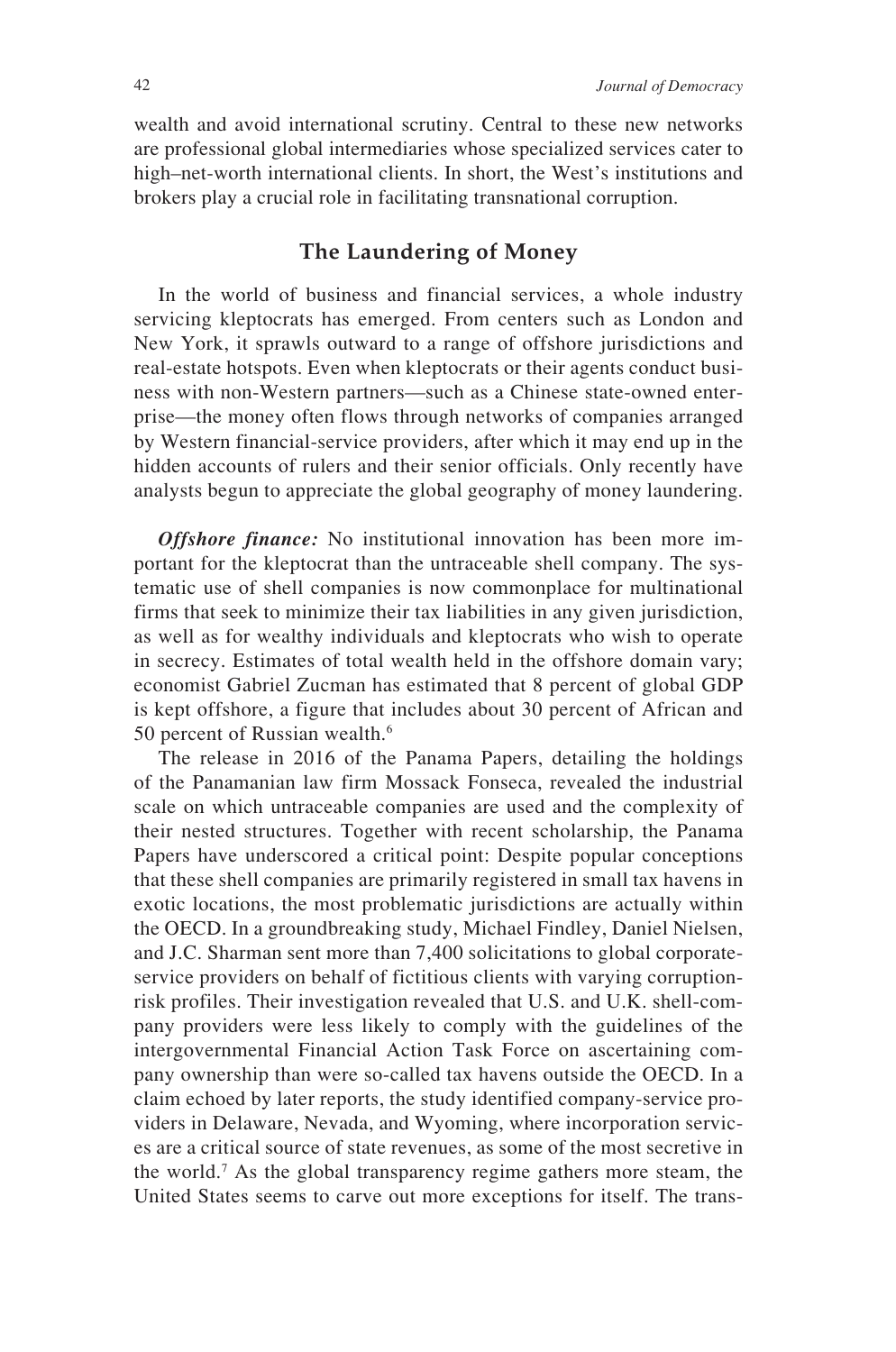parency NGO Tax Justice Network ranked the United States below only Switzerland and Hong Kong on its 2015 Financial Secrecy Index.<sup>8</sup>

For many post-Soviet countries, offshoring and state-building have been intertwined, with regimes and ruling families amassing personal fortunes by channeling to foreign accounts rents from state assets such as commodities, foreign aid, and the sale of or profits from Soviet-era state-owned enterprises. In Kazakhstan, Mukhtar Ablyazov, a former government minister and head of the BTA bank, used more than a thousand shell companies to hide billions of dollars from the authorities a move that he claimed, with some justification, is used routinely by the Kazakhstani business and political elite. In Tajikistan, the profits of the state aluminum company and biggest national export-earner Talco went into shell companies registered in the British Virgin Islands and then served a variety of public and private purposes, among them retail purchases and business dealings for the benefit of members of the president's family. In Kyrgyzstan, businessmen linked to the son of President Kurmanbek Bakiyev (2005–10) ran Asia Universal Bank as a node in the offshore financial system, with billions of dollars flowing into anonymous company accounts, sometimes via correspondent relations with major international banks such as Standard Chartered and Raiffeisen.<sup>9</sup>

*The global real-estate sinkhole:* Once money is "cleaned" through networks of companies, its controllers may use it to advance both the social or political goals and the business interests of kleptocrats. Perhaps its most important destination is the global luxury real-estate market, where foreign nationals invest billions of dollars every year, mixing illicit and legal funds into assets protected by Western property laws. Of the ten leading locations that Christie's International Real Estate identified in its first annual report, issued in March 2013, on luxury housing around the world, nine were in the West; they included London, New York, and Paris.10 In all these markets, real-estate brokers facilitate transactions but bear very little responsibility for ascertaining the true identity of purchasers or the legality of their funds. In the United States, the National Association of Realtors has successfully lobbied for exemption from the Anti–Money Laundering (AML) disclosure requirements of the 2001 Patriot Act.<sup>11</sup> In the United Kingdom, brokers have a duty to discern the identity of the seller, not the buyer, and the real-estate industry is largely self-regulated. With large commissions at stake, conflicts of interest abound.<sup>12</sup> And throughout the world's highend markets, luxury purchases are commonly conducted via shell companies or trusts, adding more layers of secrecy.

The absence of academic research on the dynamics of the global market in luxury real estate is striking, but a series of high-profile investigative reports by journalists and NGOs in the United States and the United Kingdom appear to have spurred some action by U.S. regulators. A sting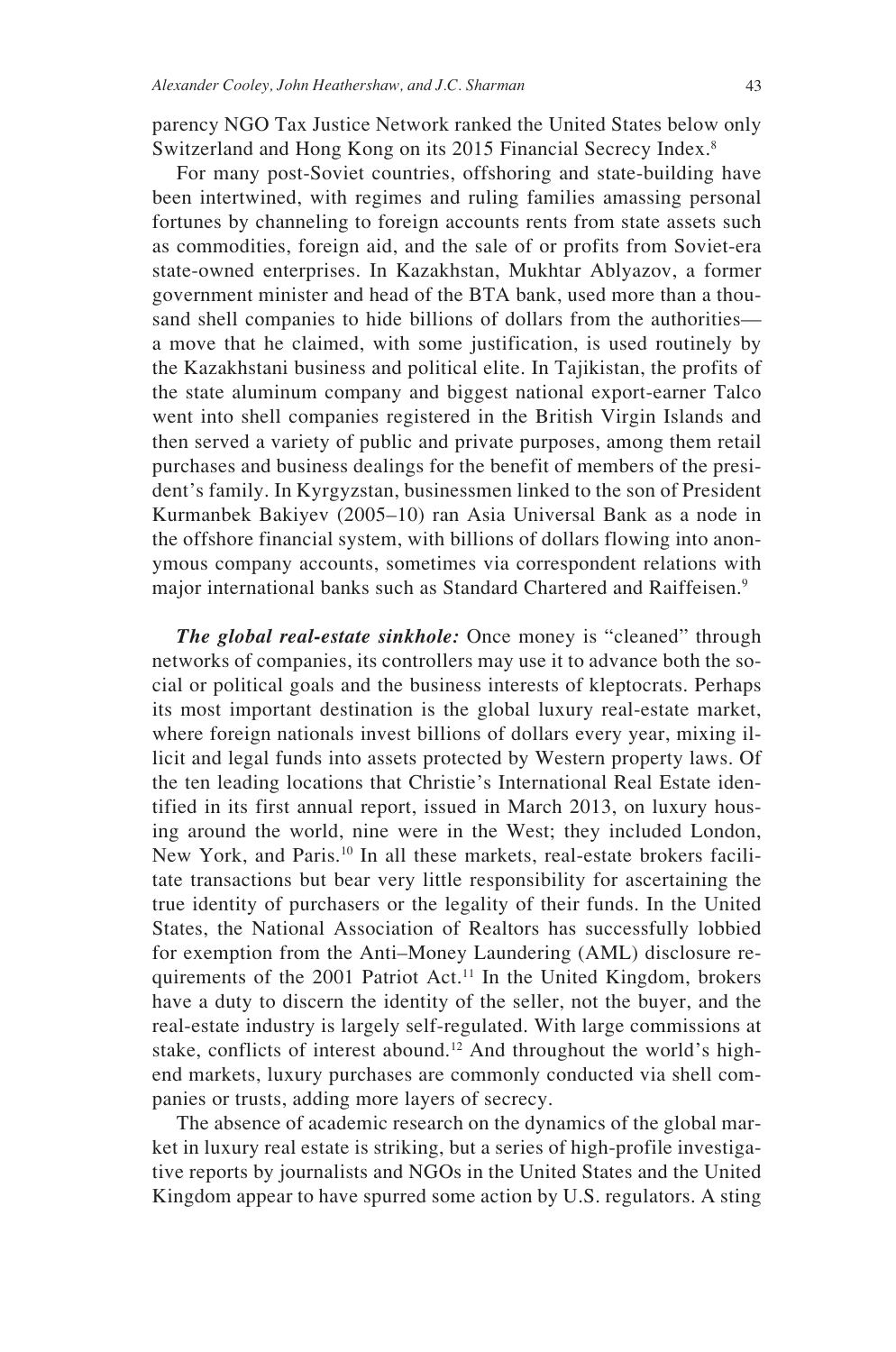operation conducted by the makers of the U.K. Channel 4 documentary "From Russia with Cash" revealed that brokers, in order to facilitate transactions, appeared to willfully ignore red flags indicating that their clients were high corruption risks.13 After the publication of a high-profile *New York Times* exposé detailing the billionaires and shell companies that owned units in Manhattan's luxurious Time Warner Center,<sup>14</sup> the U.S. Treasury Department's Financial Crimes Enforcement Network (FinCEN) rolled out a pilot program of Geographic Targeting Orders (GTOs) that mandated disclosure of the actual buyer in all-cash purchases above a certain threshold (\$3 million in Manhattan and \$1 million in Miami) during the purchase of title insurance. In the early stages of the program, FinCEN found that 30 percent of the beneficial owners or purchase representatives whom it identified had been the subjects of earlier suspicious-activities reports by U.S.-based financial institutions.<sup>15</sup> Yet while the Treasury has now expanded the GTO program to ten markets, guidelines for real-estate professionals regarding AML issues remain in large part advisory rather than mandatory.

British regulators are only just beginning to grasp the scale of the problem. The National Crime Agency estimates that laundered money running through the United Kingdom may amount to a staggering £90 billion annually—much of it ending up in property. Between 2012 and 2016, the mutual legal-assistance requests (which are used to investigate money laundering) made to London by foreign governments more than doubled in number. A new law adopted in 2017 has given regulators greater powers to investigate unexplained wealth used in luxury realestate purchases.16 But sometimes it is activists rather than the authorities who turn up the lid on suspicious cases. The NGO Global Witness found that after fleeing to the United Kingdom from Kyrgyzstan in 2010, Maksim Bakiyev, the son of the ousted president, took up residence in a mansion in Surrey bought through an anonymous company.17 Other examples abound, with a politically connected Russian billionaire and a onetime minister in the Nigerian government among those believed to have purchased luxury apartments in the same London skyscraper, in which offshore companies control a quarter of the units.<sup>18</sup>

#### **The Laundering of Reputations**

Moving and investing money transnationally is the first imperative of the modern kleptocrat, but laundering one's reputation is also critical. In the cases mentioned above, Kazakhstan has hired companies to paint Ablyazov as a bad apple, Tajikistan has used its offshore accounts to fund lobbying in the U.S. Congress, and Asia Universal Bank has hired three former U.S. senators to serve on its board as a demonstration of stature and legitimacy.<sup>19</sup>

Reputation laundering involves minimizing or obscuring evidence of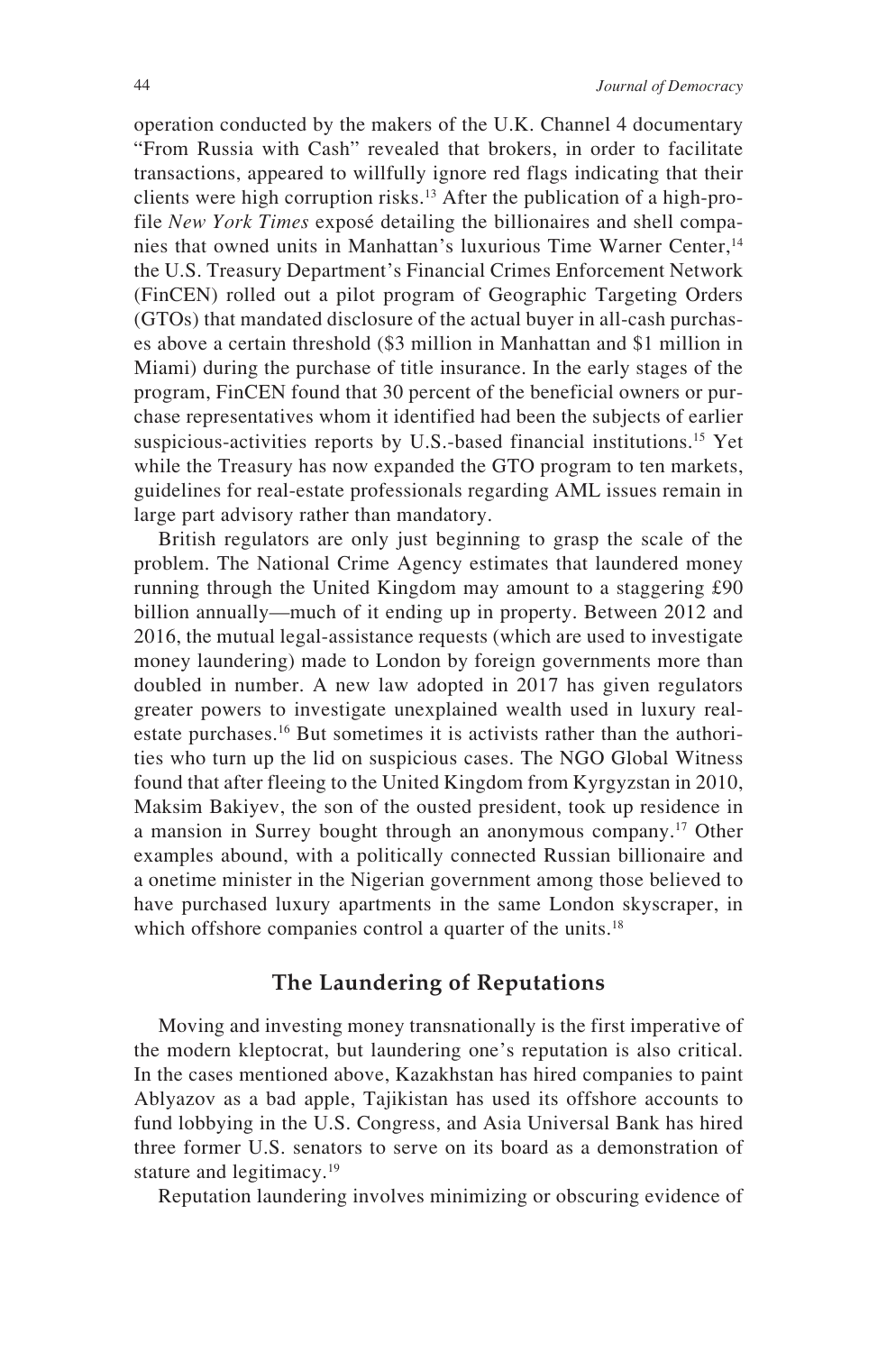corruption and authoritarianism in the kleptocrat's home country and rebranding kleptocrats as engaged global citizens. Its murkier cousin is so-called "black PR," aimed at sullying the reputations of a kleptocrat's political rivals. Reputation laundering comprises a web of interrelated practices that go beyond the economic realm to encompass various social-networking and political techniques. These include securing the right for the kleptocrat to reside overseas, running an aggressive imagecrafting and public relations campaign, and using philanthropic activities to ensconce the kleptocrat in a web of transnational alliances.

*Securing multiple citizenships:* For kleptocrats and oligarchs, securing multiple rights of residency for themselves and their families provides a blanket of personal security, including access to the legal protections of a country where the rule of law is more reliable than at home. It also offers an exit option should their domestic political fortunes shift.

One common technique is for a kleptocrat to appoint relatives to the diplomatic corps, thereby ensuring these relatives the right to international travel as well as foreign residence and diplomatic immunity for crimes. In each of the Central Asian countries, close relatives of the president have routinely held high-level diplomatic positions.<sup>20</sup> For example, Gulnara Karimova, the scandal-plagued daughter of Uzbekistan's former president Islam Karimov (1990–2016), served as a counselor to the country's UN mission in New York, ambassador to Spain, and permanent representative to the UN in Geneva. Ozoda Rahmon, the first daughter of the president of Tajikistan, has held senior posts in the Ministry of Foreign Affairs.

The right to live abroad is also increasingly available for purchase. Over the last decade or two, a global market in second citizenship and investor visas has emerged, allowing foreign nationals to acquire the right of residence in OECD countries and other potentially attractive states through perfectly legal mechanisms. All OECD countries have some type of investor-residence or visa program, while over half have introduced new programs to attract foreign capital in the wake of the global financial crisis.21

A new industry of international legal firms and second-citizenship specialists has sprung up to arrange these transactions.<sup>22</sup> One of these firms, Henley and Partners, publishes and annually updates the "Global Residence and Citizenship Handbook," which it describes as "the international standard work in the field and a reliable guide for private clients, wealth management professionals and governments."23 The November 2017 International Residency and Citizenship Exhibition and Conference in Abu Dhabi targeted more than fifteen-thousand visitors, who learned about their options in small island nations such as Cyprus, Dominica, and St. Lucia as well as in such major states as Australia, Canada, and Spain.24 While this industry is not specifically targeted at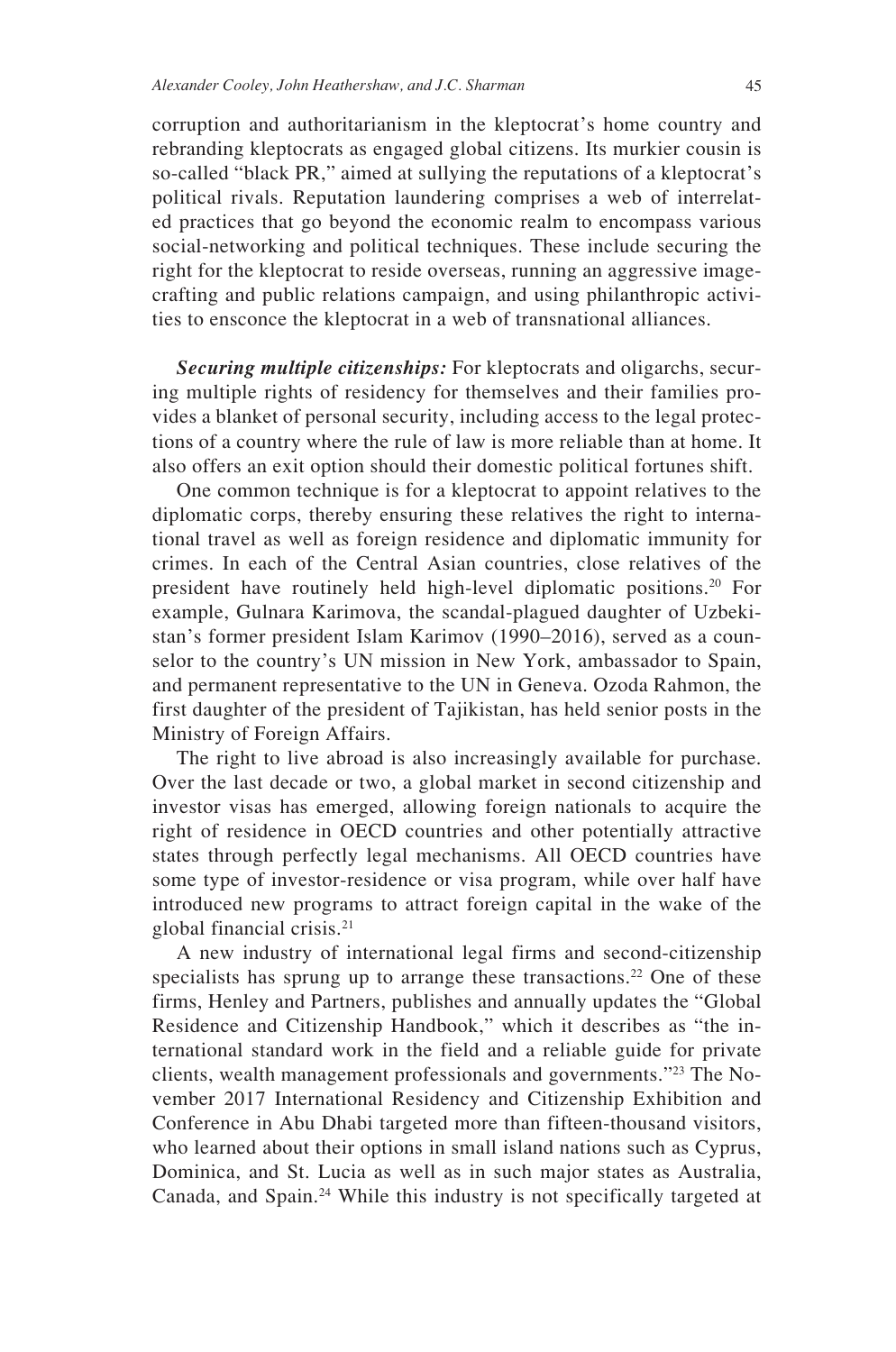kleptocrats, evidence suggests that the buyers of residency and citizenship are often wealthy nationals of states with high levels of corruption.

Data from individual country programs support this view. For example, figures released by the U.K. Migration Advisory Committee reveal that, of the 1,647 applications granted for residence under the Tier 1 investor program from its inception in 2008 to 2013, about a fourth went to Russian (433) and another quarter to Chinese nationals (419), with Egypt (46) and Kazakhstan (41) also among the top home countries of recipients.25 By 2015, according to Transparency International UK (TI-UK), the combined share of these "golden visas" claimed by Chinese and Russian nationals had grown to 60 percent. Critics warned of lax oversight and a near complete lack of due diligence as to the origins of the funds invested through this program. A study conducted by TI-UK found that "it is highly likely that substantial amounts of corrupt wealth stolen from China and Russia have been laundered into the UK through the UK's Tier 1 Investor visa programme."26

The government of Cyprus also has established a golden-investor program, whose participants receive passports that—since Cyprus is an EU member—entitle holders to work and reside anywhere within the EU. According to investigative reporting by the *Guardian,* in 2016 alone more than four-hundred passports were granted under the program, which produced more than four-billion euros' worth of investment between its 2013 inception and mid-2017. Demand was particularly pronounced among individuals from Russia and Ukraine. The *Guardian* related that a leaked list of passport recipients included a former Russian parliamentarian, a billionaire Russian industrialist with reputed ties to President Vladimir Putin, and two Ukrainians who were then the largest shareholders in a bank later nationalized and embroiled in scandal.<sup>27</sup>

Similarly, in 2014, Malta (also an EU member) launched a passport program that requires applicants to hand over 650,000 euros to a national development fund and further invest 150,000 euros in government bonds. As of mid-2016, Maltese officials stated that the program had awarded close to seven-hundred passports to foreign nationals and yielded 200 million euros in revenue.28 EU lawmakers have raised concerns about both the Cypriot and the Maltese programs, with the European Parliament passing a resolution critical of the practice in 2014, but action from Brussels has not followed.

*Public relations and global reputation management:* Another critical component of "reputation laundering" for a kleptocrat is managing the international spotlight and influencing discussion. In the United States, formal lobbying for foreign clients is a well-established practice regulated under the Foreign Agents Registration Act (FARA) of 1938. To conduct political work on behalf of a foreign government, a U.S. actor or agent must formally register with the Department of Justice's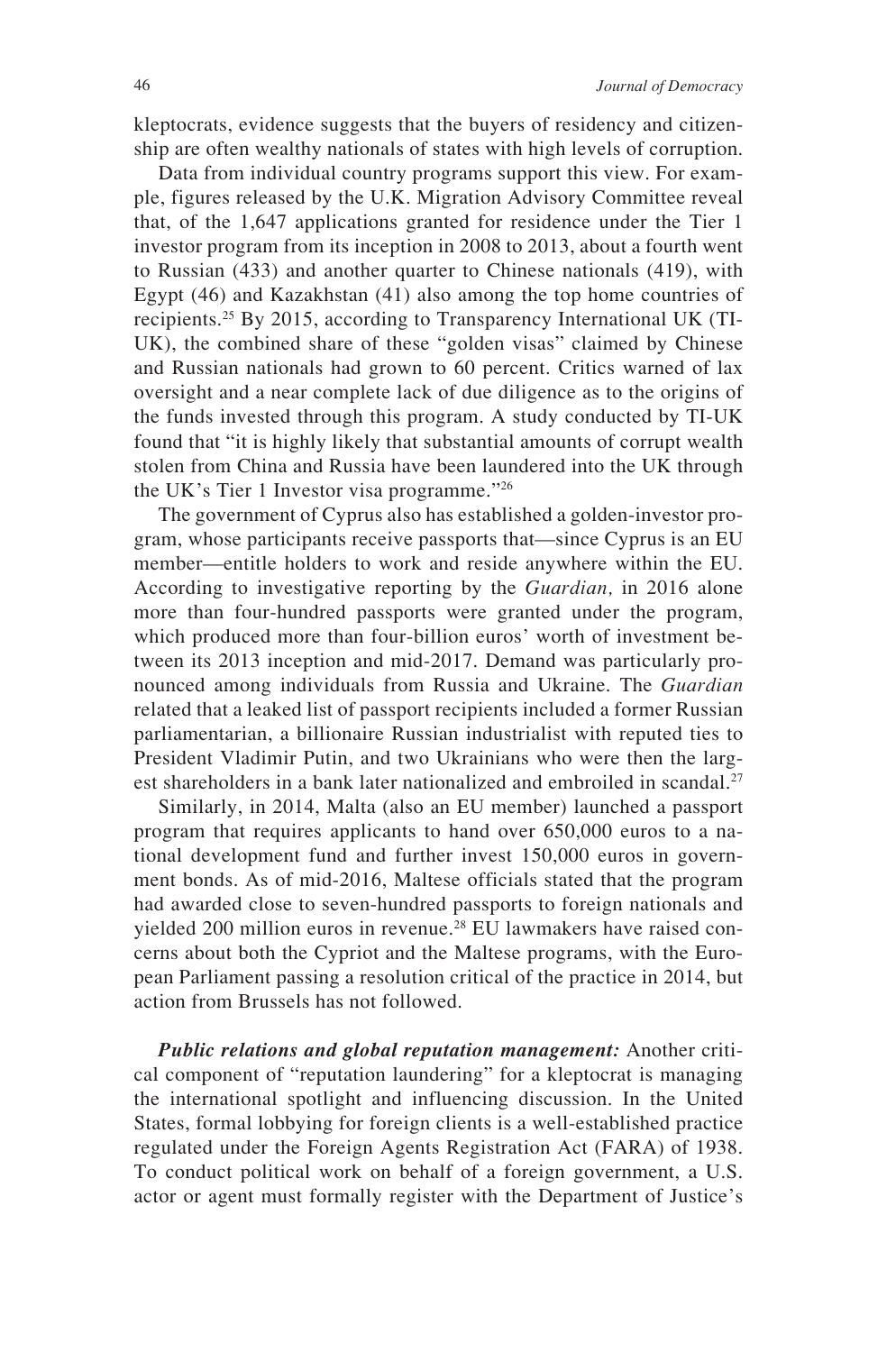Fara.gov database and detail the political activities performed. For the EU, registering for lobbying remains voluntary, while national regulations in European countries vary considerably—with nineteen states, according to a European watchdog, lacking firm legislation to regulate lobbying.<sup>29</sup>

But beyond these formal activities, oligarchs and kleptocrats have taken advantage of a plethora of informal channels to create dense networks of political allies, sympathetic commentators, and sites of influence. High-profile advisors and PR firms in the business of improving regimes' reputations overseas command hefty fees and offer a broad range of services. Former U.K. prime minister Tony Blair has been scrutinized for offering, through his consulting firm, political and strategic advice to Kazakhstan's President Nursultan Nazarbayev beginning in 2011 reportedly with an asking price of £5.3 million per year. The assistance provided by Blair and his firm included help in shaping the Kazakhstani government's response to the international criticism that followed its crackdown on protests by oil workers in the western town of Zhanaozen in December 2011, which resulted in fourteen confirmed deaths. $30$ 

In addition, firms under contract to kleptocrats can deploy against their opponents and other targets specialized services resembling those of state intelligence outfits. These offerings range from gathering compromising information to hacking into personal accounts and infiltrating inner circles. As a recent *Financial Times* investigative report into London's murky private-intelligence market found, "many firms have amassed expertise and tradecraft once monopolised by state agencies and put it at the service of tyrants, oligarchs and anyone else willing to pay." The report notes that Arcanum Global, a part of this intelligence-gathering and influence-shaping sector, peddled its services to Kazakhstan's rebellious oligarch Ablyazov while at the same time working for his foes in Astana.<sup>31</sup>

Public-relations firms also perform subtler forms of "reputation management," monitoring and shaping relevant open-source material, such as Wikipedia entries, or generating targeted social-media trends and campaigns on behalf of their clients. Although such work is legal, it can easily cross ethical lines. The recent collapse of the London-based PR firm Bell Pottinger was prompted by the release of a report detailing how the company, on behalf of business allies of scandal-plagued South African president Jacob Zuma, had waged a socially divisive campaign to deflect attention away from Zuma. The company's clients had also included Syrian president Bashar al-Assad's wife, as well as Belarus's dictator Alyaksandr Lukashenka.<sup>32</sup> In certain cases, firms may even pressure journalists and publishers to refrain from publishing materials that might emphasize clients' unseemly activities in their home countries or otherwise damage their reputations.

Knowledge centers and policy institutes also make attractive targets for rulers interested in burnishing their images. In U.S. law, disclo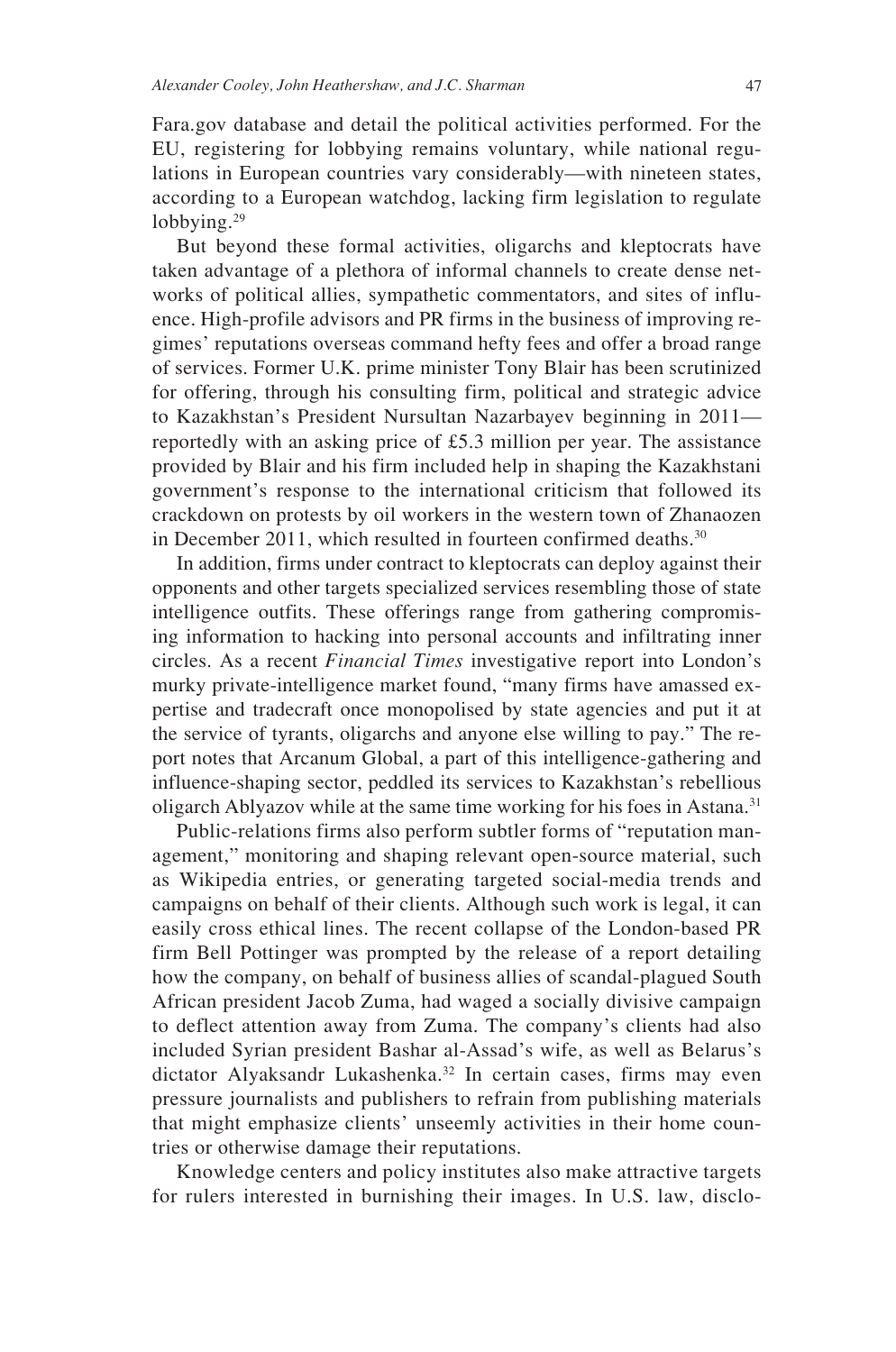sure requirements for think tanks are much less stringent than those for formal lobbyists. A *New York Times* exposé on foreign funding of U.S. think tanks revealed that many ostensibly reputable institutions regularly fail to disclose the foreign origins of their project funding.<sup>33</sup> In addition to their possible influence on U.S. foreign-policy thinking, such funds may deter knowledge centers from even addressing the potentially corrupt activities of their donors. In this way, these monies may work to normalize the activities of kleptocrats and keep investigations into their personal fortunes off the agenda. In a hard-hitting review of Ukrainian oligarchs' influence and lobbying activities in the United States, Taras Kuzio concludes that "buying . . . the services of politicians, consultants, lobbyists, think tanks and lawyers is only one part of a wider problem of reverse corruption from corrupt countries and authoritarian political leaders."34

Even universities are now sites for potential influence campaigns. Though most prestigious universities do have committees to vet proposed foreign donations, there is no accepted international standard for this vetting. In most cases, the burden of proof is on those seeking to show that the monies offered are the proceeds of an illegal or nefarious act. In 2011, a series of scandals erupted around revelations of financial links between the London School of Economics (LSE) and the regime of former Libyan dictator Muammar al-Qadhafi. In March 2009, the autocrat's son Saif was found to have made a £1.5 million donation through his charity to LSE's Centre for Global Governance just months after LSE awarded him a doctorate. This "Libya links" scandal led to the resignation of LSE director Howard Davies and an internal inquiry into the university's due-diligence process.

Such cases also highlight the questionable standards of a due-diligence industry operating behind closed doors. When the Norwegian conglomerate Hydro did business with TML, one of the shell companies receiving the profits from the Tajikistani aluminum industry, due diligence conducted for Hydro on TML "revealed nothing that was considered harmful for the reputation of the owners." Yet a large amount of public evidence—much of it gathered in court cases to which Hydro had been a party—was available regarding corruption in Tajikistan's aluminum industry and the subordination of offshore companies such as TML to the government.35 In cases such as this, due diligence seems to offer nominal adherence to corporate regulations while providing plausible deniability to clients who may then chose to make or break a deal with a kleptocratic regime as they prefer. While looking for smoking-gun evidence of corruption, investigators ignore the questions that would arise under a balance-of-probability standard. No regional expert would have argued that there was a low probability of corruption in Tajikistan's aluminum industry.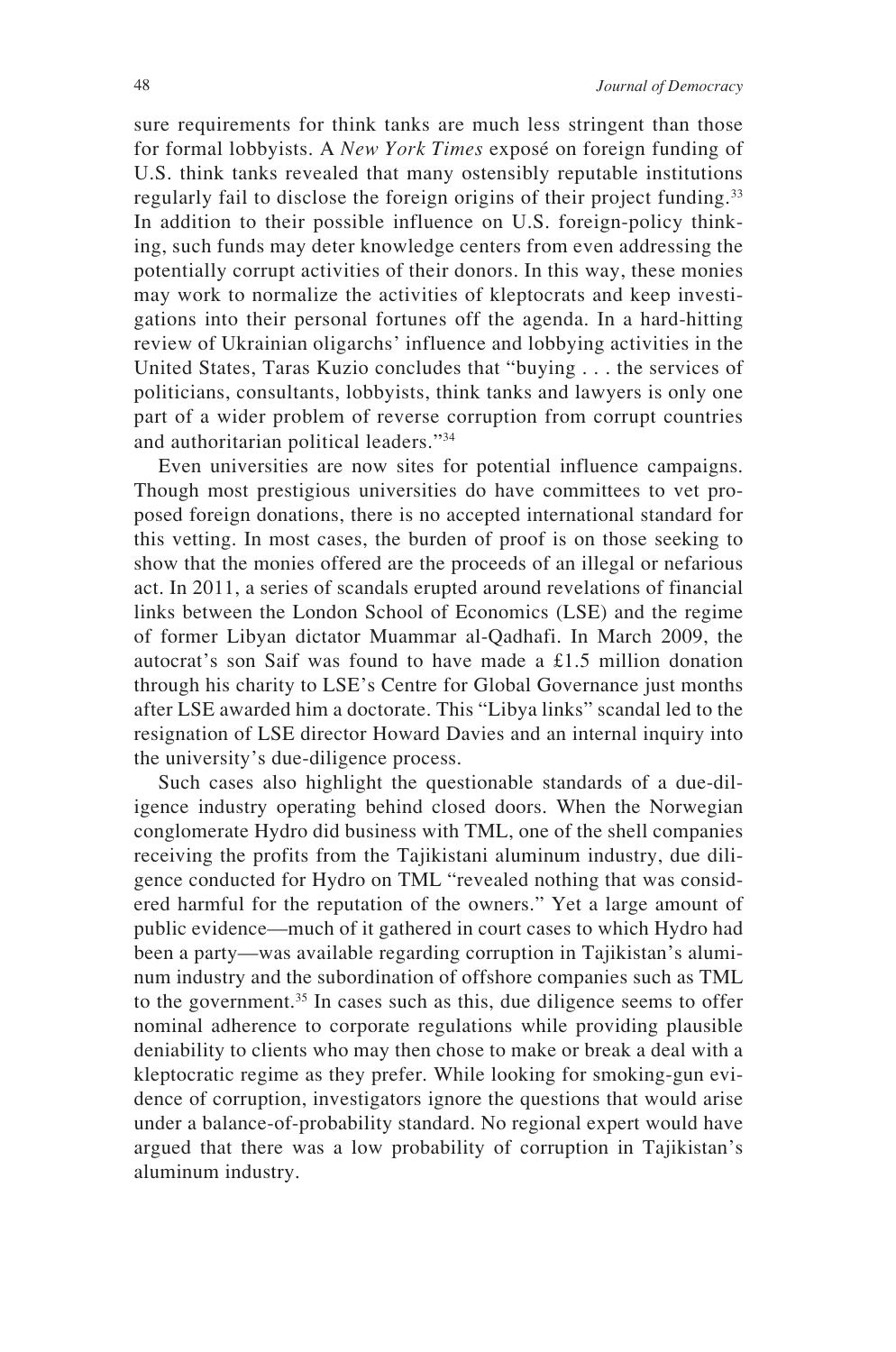*Philanthropy with a dual purpose?* The professional guardians of kleptocrats' reputations often tout their clients' philanthropic activities. For kleptocrats, such activities represent not only an additional channel for laundering money, but also an opportunity to cultivate networks of allies in other governments, nonprofits, and international organizations—a web of relationships constituting what we call "transnational uncivil society."

Before her fall from power in 2013, Uzbekistan's Gulnara Karimova presided over Fund Forum, a charitable foundation that she used to sponsor pet projects and promote her image globally. The foundation entered into partnerships with respected institutions, including the Louvre Museum in Paris, the British Council, the Japanese International Cooperation Agency, and a breast-cancer charity.36 Much of its work involved organizing ostentatious cultural events for the elite of Uzbekistan, including the annual Style.uz fashion and art expo in Tashkent. Nonetheless, foreign states wishing to curry favor evidently found tempting the opportunity to partner with the then-powerful Karimova, who thereby bolstered her international credibility.

In 2008, the United Nations Educational, Scientific and Cultural Organization (UNESCO) agreed to establish a life-sciences research award funded by and bearing the name of Equatorial Guinea's president Teodoro Obiang (it was later renamed in a partial sop to critics). Most of Equatorial Guinea's citizens lack access to basic medical facilities, while its ruling family has been under investigation for offenses linked to grand corruption in the United States, Switzerland, France, and Spain; a French court found Vice-President Teodorin Obiang (Teodoro's son) guilty of embezzlement and money laundering in October 2017.37

Azerbaijan offers a striking example of how kleptocrats can blend financial and political tactics in targeted influence efforts. In September 2017, an investigative report by the Organized Crime and Corruption Reporting Project and the *Guardian* revealed that, between 2012 and 2014, the Azeri government had channeled \$2.9 billion in payments through the Estonian branch office of a Danish bank and four U.K.-registered shell companies whose beneficial owners were kept secret. Much of the cash went to a campaign aimed at winning over image-crafters, lobbyists, and European politicians engaged with the Caspian country, including at least one participant in election observation. This episode came in the wake of the so-called "caviar diplomacy" scandal of 2013, which revolved around revelations that the Azerbaijani government had provided cash payments, gifts, and luxury trips to members of the European Parliament.<sup>38</sup>

#### **What Is to Be Done?**

One of the ironies of everyday kleptocracy lies in the fact that kleptocrats, after perverting the law to acquire wealth in their home jurisdictions, rely on the law to protect that wealth in other jurisdictions.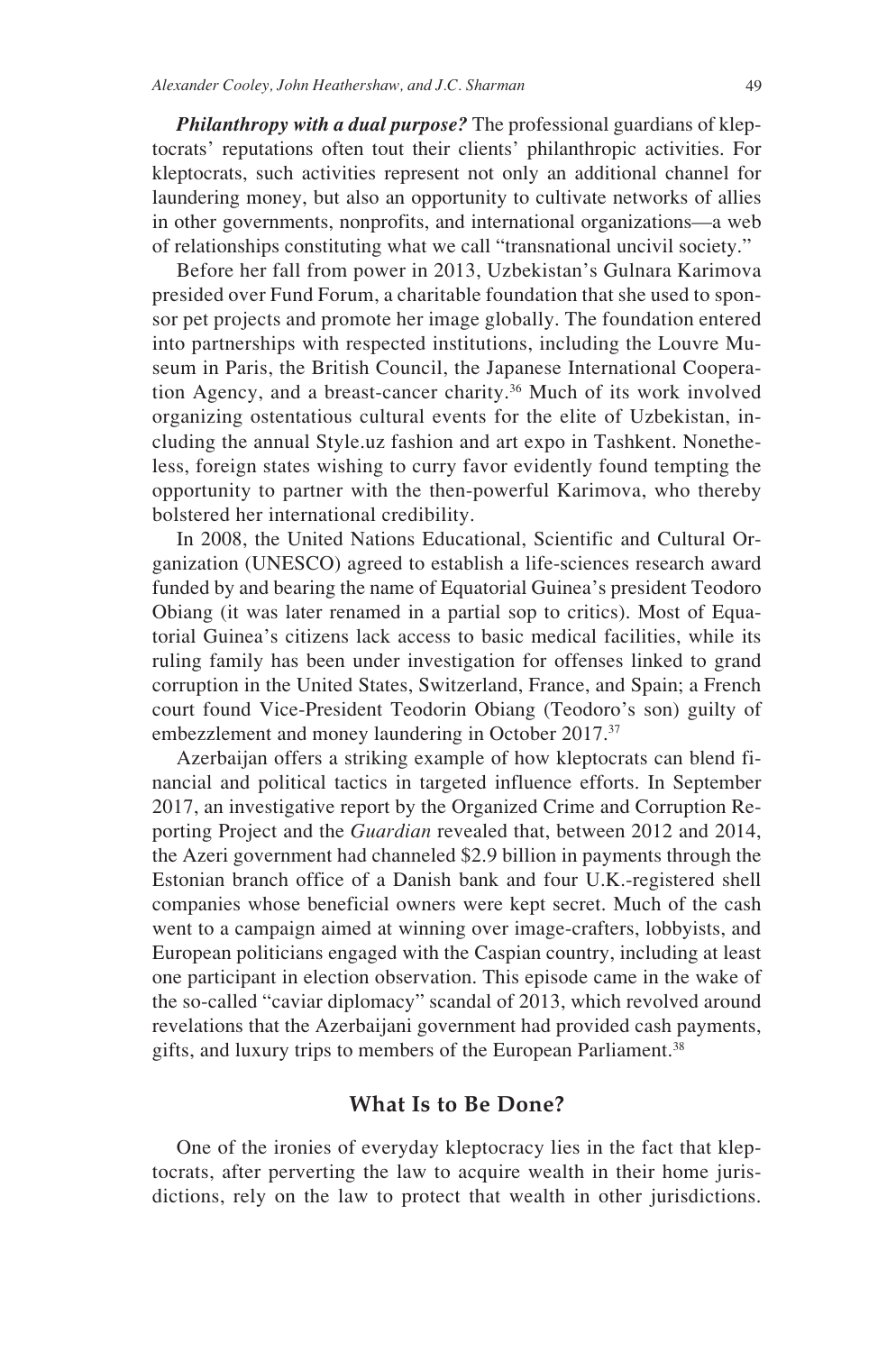Yet this does not mean that upholding the rule of law requires Western officials to turn a blind eye to questionable activities by foreign despots. In fact, the contrary is true. Kleptocracy depends heavily on the *partial and selective* use of the law, the uneven implementation of rules to block tainted funds from abroad. Tightening laws in a few key areas and, above all, strengthening the enforcement of existing regulations could do a great deal to prevent Western legal and financial industries from further enabling kleptocracy.

Everyday kleptocracy thrives thanks to significant shortcomings in transparency and accountability requirements, including in states deemed to be among the least corrupt in the world. Plugging the holes in the global anti–money-laundering regime will require countries worldwide to establish national beneficial-ownership registries, with the end goal of creating a searchable global registry of companies. Firms that set up shell companies should also be mandated to establish, record, and report the true identities of their customers. These measures will also make regulation of the luxury-property market easier. For the real-estate industry, reporting should become mandatory in high-value sales rather than continue to depend on self-regulation—which, as in the financial sector, "stands in relation to regulation the way self-importance stands in relation to importance."39

Governments have outsourced much of the work of financial surveillance to private-sector firms, especially banks. But in the absence of close supervision and credible sanctions for dereliction of duty, it is naïve to expect these intermediaries to pass up profitable opportunities to accept dubious clients. While U.S. federal and state regulators have increasingly imposed sizeable penalties on banks, they have largely continued to give a free pass to other institutions—from law firms to realestate agencies—that have shirked their due-diligence responsibilities.

Western governments can clip the wings of kleptocrats by imposing visa-denial regimes on those credibly accused of crimes related to grand corruption. The United States and Britain have instituted such regimes but applied them unevenly, and despite calls for coordinated action by the G-20, other countries have been reluctant to follow suit.40 Anticorruption efforts could also make greater use of the new system of worldwide automatic tax-information exchange instituted in connection with the OECD Common Reporting Standard. Finally, important allies in the struggle for accountability could be empowered by giving civil society groups and other private parties standing to take direct legal action (criminal and civil) against tainted wealth from abroad and the intermediaries who host it. This could be done through such legal provisions as the United States' Racketeering and Corruption Organizations (RICO) Act, constructive-trust provisions (allowing the repossession of illicit assets), and *qui tam* lawsuits (allowing whistleblowers to become a party).<sup>41</sup>

With regard to reputation laundering, we need coalitions of academic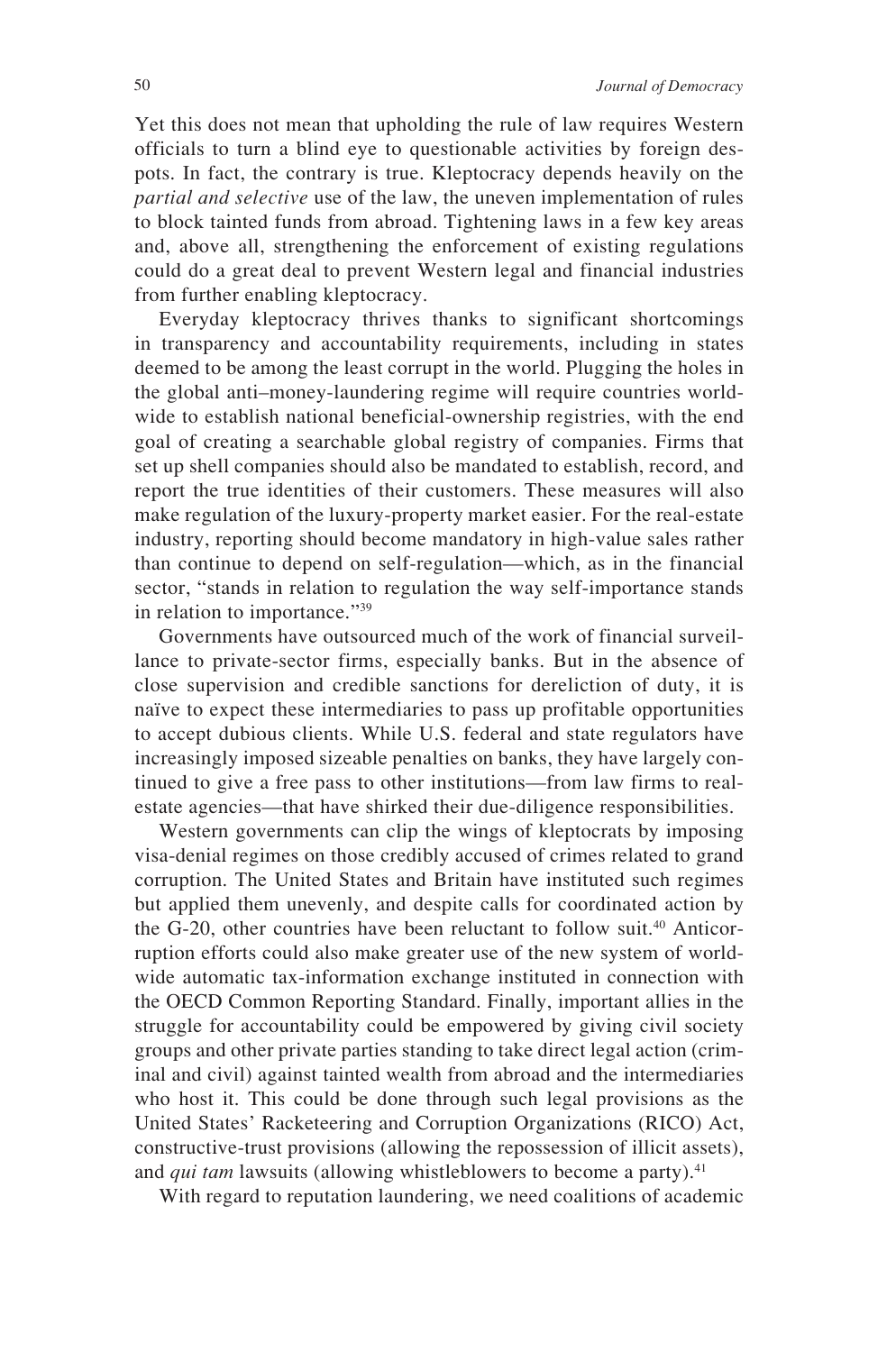researchers, journalists, and civil society groups to conduct in-depth and innovative investigations. Such explorations could start close to home with a look into the funding received by think tanks and universities. Moreover, public institutions should be required to abide by transparency standards similar to those of the Foreign Agents Registration Act, with disclosure of all meetings taken and donations received. Finally, the private-intelligence and reputation-management industries should be subject to similar reporting standards. For deals above a certain threshold, due-diligence reports—products currently of doubtful provenance, yet potentially of great significance in countering corruption—should be published online with all sources anonymized.

Weak transparency regimes have allowed professional intermediaries to construct a mask of respectability for corrupt rulers and their cash. From academic research to the world of finance, opening up the deeds of corrupt foreign actors to public and regulatory scrutiny will help to prevent elites who trample on the rule of law at home from selectively invoking it to protect themselves abroad. Without such changes, Western states, particularly the United States and the United Kingdom, will see the rule of law and democratic norms corroded in their own societies as they play host to increasingly globalized and influential foreign kleptocrats.

#### **NOTES**

1. World Bank and United Nations Office on Drugs and Crime, "Stolen Asset Recovery (StAR) Initiative: Challenges, Opportunities, and Action Plan," World Bank, Washington D.C., June 2007; Global Witness, "Undue Diligence: How Banks Do Business with Corrupt Regimes," March 2009; U.S. Senate Permanent Subcommittee on Investigations, "Keeping Foreign Corruption out of the United States: Four Case Histories," 2010; Transparency International UK, "Closing Down the Safe Havens: Ending Impunity for Corrupt Individuals by Seizing and Recovering their Assets in the UK," December 2013.

2. Alexander Cooley and John Heathershaw, *Dictators Without Borders: Power and Money in Central Asia* (New Haven: Yale University Press, 2017), 47.

3. "The President's News Conference, February 11, 1986," Public Papers of Ronald Reagan, *[www.reaganlibrary.archives.gov/archives/speeches/1986/21186e.htm]( www.reaganlibrary.archives.gov/archives/speeches/1986/21186e.htm).*

4. Pascal Airault and Jean-Pierre Bat, *Françafrique: Opérations secrètes et affaires d'État* (Paris: Tallandier, 2016).

5. J.C. Sharman, *The Despot's Guide to Wealth Management: On the International Campaign Against Grand Corruption* (Ithaca: Cornell University Press, 2017).

6. Gabriel Zucman, *The Hidden Wealth of Nations: The Scourge of Tax Havens,* trans. Teresa Lavender Fagan (Chicago: University of Chicago Press, 2015).

7. Bastian Obermayer and Frederik Obermaier, *The Panama Papers: Breaking the Story of How the Rich and Powerful Hide Their Money* (London: Oneworld, 2016); Michael G. Findley, Daniel L. Nielson, and J.C. Sharman, *Global Shell Games: Experiments in Transnational Relations, Crime, and Terrorism* (New York: Cambridge University Press,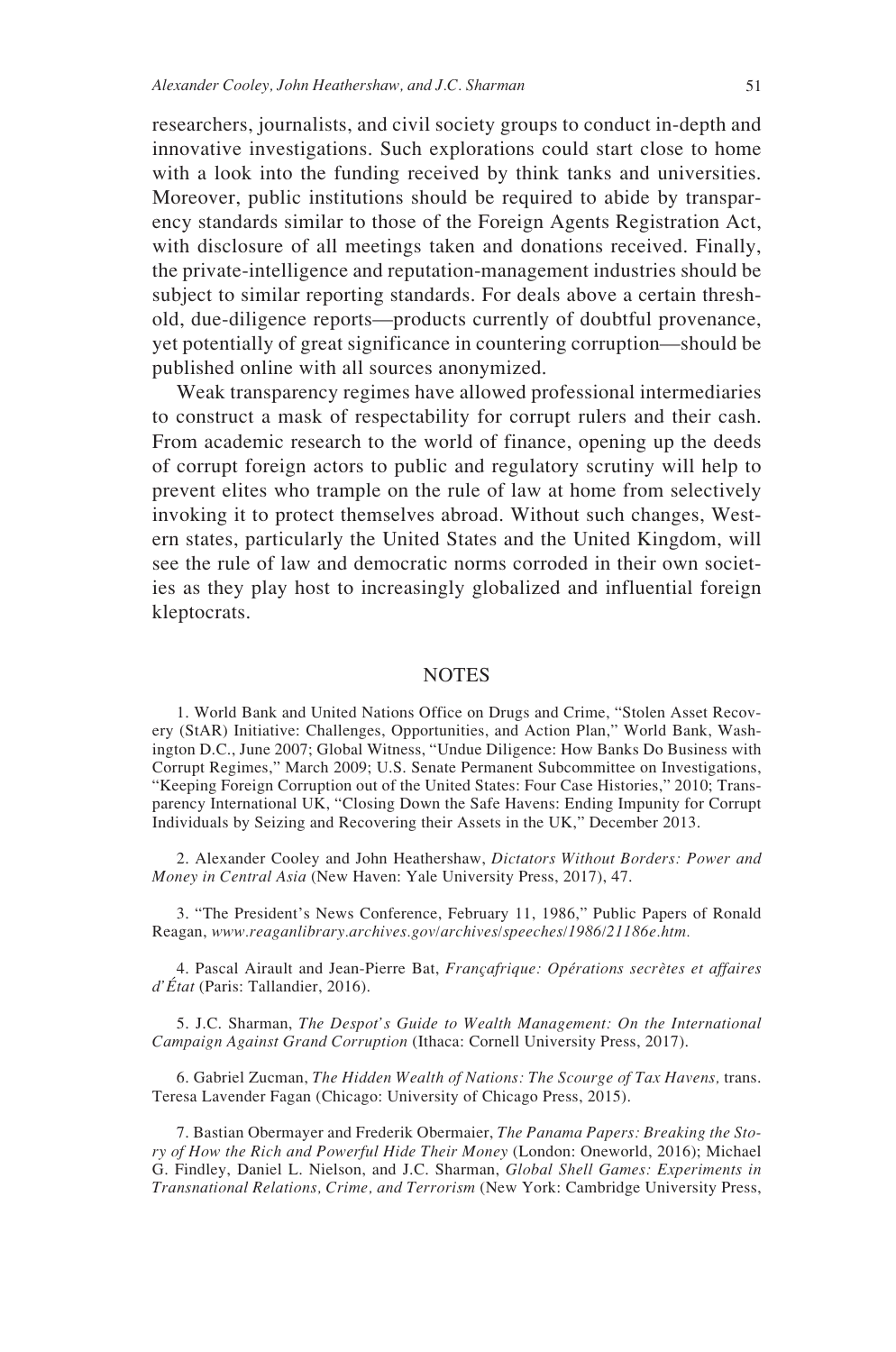2014); Casey Michel, "The United States' Problem with Financial Secrecy: How It Undermines U.S. Foreign Policy," *Foreign Affairs,* 20 September 2017.

8. "Financial Secrecy Index," Tax Justice Network, *[www.financialsecrecyindex.com.](www.financialsecrecyindex.com)*

9. Cooley and Heathershaw, *Dictators Without Borders.*

10. Christie's International Real Estate, "Luxury Defined: An Insight into the Luxury Residential Property Market," March 2013, *[www.christiesrealestate.com/](www.christiesrealestate.com/resources/v_1_1_20_1/siteresources/my%20folder/external-files/cire_whitepaper_mar2013.pdf) [resources/v\\_1\\_1\\_20\\_1/siteresources/my%20folder/external-files/cire\\_whitepaper\\_](www.christiesrealestate.com/resources/v_1_1_20_1/siteresources/my%20folder/external-files/cire_whitepaper_mar2013.pdf) [mar2013.pdf](www.christiesrealestate.com/resources/v_1_1_20_1/siteresources/my%20folder/external-files/cire_whitepaper_mar2013.pdf)*, 17.

11. Transparency International, "Doors Wide Open: Corruption and Real Estate in Four Key Markets," 2017.

12. Transparency International UK, "Faulty Towers: Understanding the Impact of Overseas Corruption on the London Property Market," March 2017.

13. Randeep Ramesh, "London Estate Agents Caught on Camera Dealing with 'Corrupt' Russian Buyer," *Guardian,* 7 July 2015.

14. Louise Story and Stephanie Saul, "Stream of Foreign Wealth Flows to Elite New York Real Estate," *New York Times,* 7 February 2015.

15. "FinCEN Renews Real Estate 'Geographic Targeting Orders' to Identify High-End Cash Buyers in Six Major Metropolitan Areas," United States Department of the Treasury Financial Crimes Enforcement Network, 23 February 2017, *[www.fincen.gov/news/news](www.fincen.gov/news/news-releases/fincen-renews-real-estate-geographic-targeting-orders-identify-high-end-cash)[releases/fincen-renews-real-estate-geographic-targeting-orders-identify-high-end-cash](www.fincen.gov/news/news-releases/fincen-renews-real-estate-geographic-targeting-orders-identify-high-end-cash)*.

16. Caroline Binham "Foreign Money Laundering Inquiries to UK Leap 12%," *Financial Times*, 11 June 2017.

17. Global Witness, "Blood Red Carpet," March 2015.

18. Robert Booth and Helena Bengtsson,"The London Skyscraper That Is a Stark Symbol of the Housing Crisis," *Guardian*, 24 May 2016.

19. Cooley and Heathershaw, *Dictators Without Borders*.

20. Cooley and Heathershaw, *Dictators Without Borders*.

21. Matthew Valencia, "Citizens of Anywhere," *1843,* 2 October 2017; Alexander Cooley and J.C. Sharman, "Transnational Corruption and the Globalized Individual," *Perspectives on Politics* 15 (September 2017): 732–53.

22. Kristin Surak, "Global Citizenship 2.0: The Growth of Citizenship by Investment Programs," Investment Migration Working Paper no. 3 (Geneva: Investment Migration Council, 2016), *[http://investmentmigration.org/download/global-citizenship-2-0-growth](http://investmentmigration.org/download/global-citizenship-2-0-growth-citizenship-investment-programs)[citizenship-investment-programs.](http://investmentmigration.org/download/global-citizenship-2-0-growth-citizenship-investment-programs)*

23. "Citizenship by Investment," Henley and Partners, *[www.henleyglobal.com/citizen](www.henleyglobal.com/citizenship-planning)[ship-planning.](www.henleyglobal.com/citizenship-planning)*

24. See the exposition's website at *[www.citizenshipexpo.com.](www.citizenshipexpo.com)*

25. "Tier 1 (Investor) Route: Investment Thresholds and Economic Benefits," Migration Advisory Committee, London, February 2014, 22.

26. "Gold Rush: Investment Visas and Corrupt Capital Flows into the UK," Transparency International UK, October 2015.